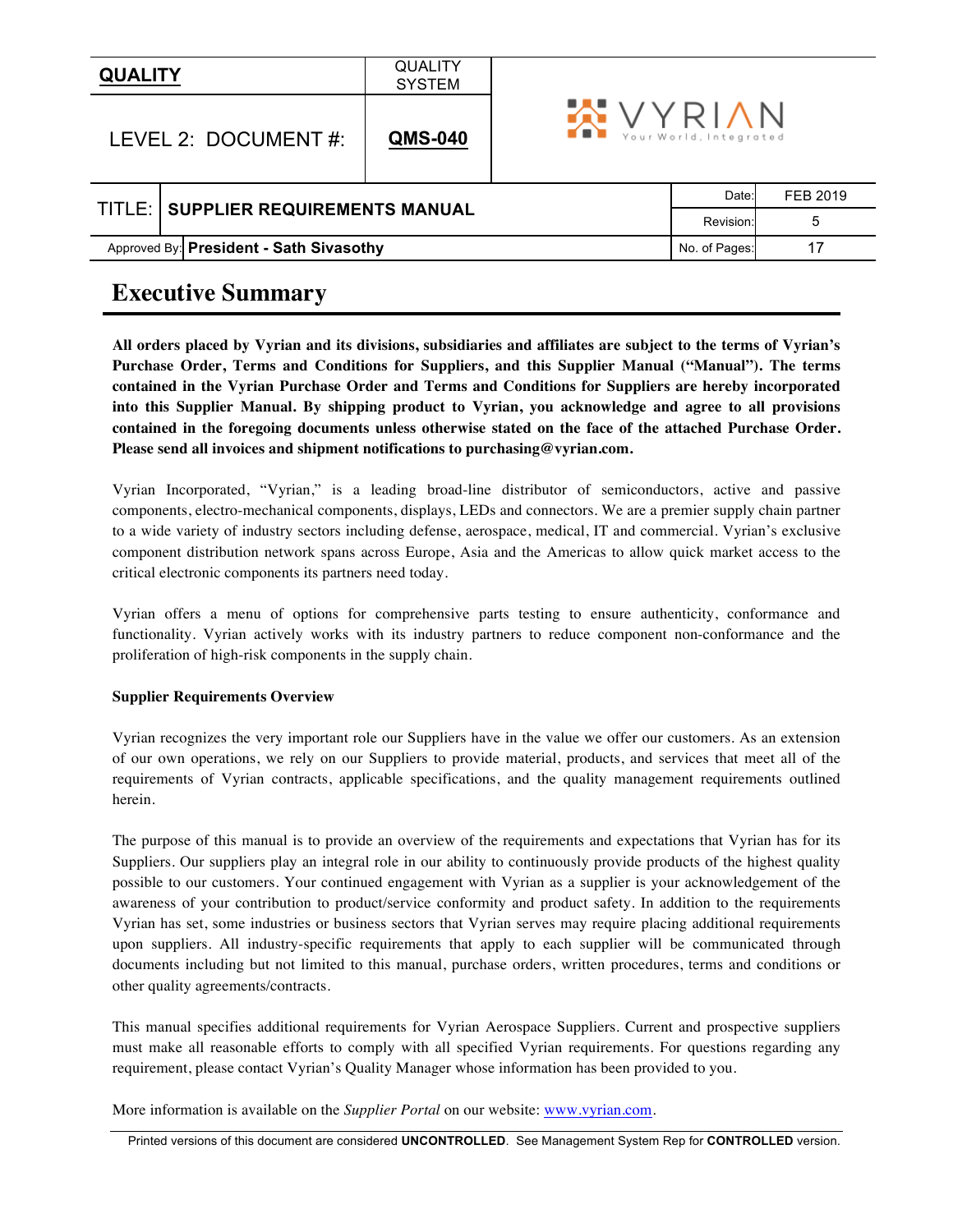# **1.0 Supplier Code of Conduct**

### **Code of Conduct and Policy Enforcement**

This policy applies to Suppliers and their sub-tier sources. It is the responsibility of the Supplier to verify and monitor compliance of this code at their operations and sub-tier source operations.

Vyrian's Suppliers agree to ensure that their operations are being performed in a manner that is appropriate, as it applies to their ethical, legal, environmental, and social responsibilities. Our basic requirements are as follows:

### § **Compliance with Local Laws and Regulations**

Suppliers must adhere to the laws and regulations in the locality in which they reside. This includes all local, state, and federal laws/regulations in the country of origin.

### § **Compliance with Environmental, Health, and Safety Laws**

The Supplier must maintain and operate its manufacturing/production facilities and processes in accordance with local, state, and federal laws/regulations in the country of origin. For items with inherent hazards, safety notices must be clearly visible. As applicable, documented safety handling and protection information must be provided.

### § **Performance Commitment**

Supplier commits to working with Vyrian to allocate responsibility for assuring that all performance, endurance, maintenance, safety and warning requirements are met. It is preferred that this allocation of responsibility be in writing.

### § **Non-Discrimination**

Suppliers agree to not participate in or condone discrimination against any protected class of people as prohibited by local, state, and federal laws/regulations in the country of origin.

### § **Compliance with Labor Standards**

Suppliers agree to employ workers of minimum legal age in accordance with local, state, and federal laws/regulations in the country of origin. Child labor laws must be followed. Suppliers agree to not practice the use of forced or indentured labor, or exceed the daily and weekly working hours as permitted by local, state, and federal laws/regulations in the country of origin. Suppliers agree to compensate workers in accordance with local, state, and federal laws/regulations in the country of origin. This includes minimum legal wage, overtime wages, and benefits (required by law).

### § **Ethical Behavior & Anti-Corruption**

Evidence of corruption, bribes, improper advantage, or any other form of illegal practice or unethical behavior by the Supplier or associated operations will terminate all relations with Vyrian.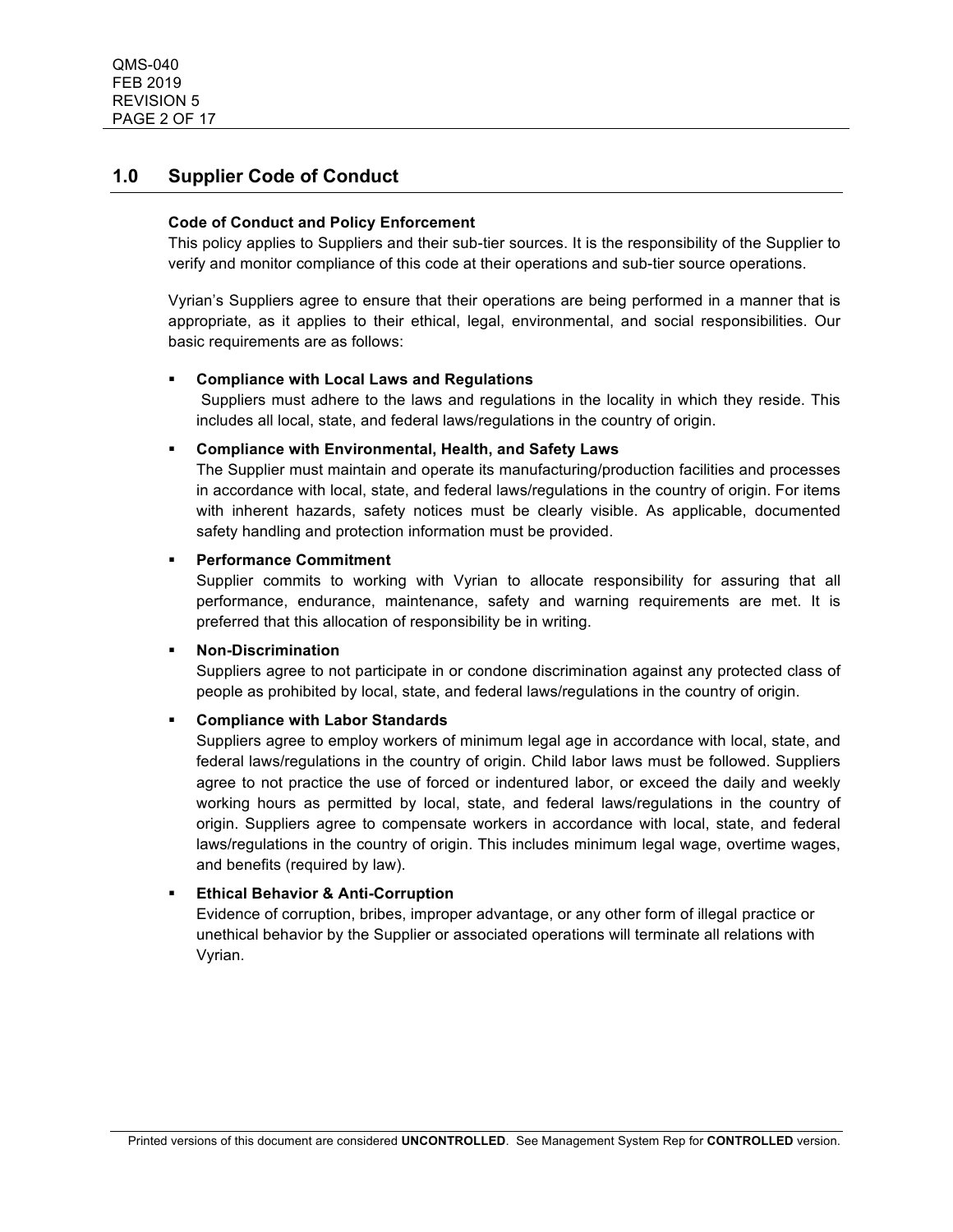#### **Supplier Conduct & Quality**

**Supplier conduct has a direct impact on Vyrian's ability to provide quality services to its customers.** Our Suppliers are expected to adhere to the above policies and to apply them in all dealings with, and on behalf of, Vyrian. Acceptance of a purchase order from Vyrian is your acknowledgement of your importance to our quality management system and your agreement to abide by the policies set forth herein. Failure to abide by Vyrian's ethics and quality policy in business dealings may result in disqualification from consideration for business, and/or future business, with Vyrian. Suppliers are fully responsible for ensuring that any employee, subcontractor, agent, or other third party assigned to provide services to Vyrian, as permitted by agreement with Vyrian, acts consistently with this Policy. As a Supplier, you agree to flow down these requirements to your employees, subcontractors, agents and suppliers.

#### **Confidentiality**

The Supplier shall ensure the confidentiality of Vyrian-contracted projects under development, and related product information, as well as intellectual property shared as a result of our working relationship. Documents furnished by Vyrian to the Supplier are furnished solely for the purpose of doing business with Vyrian. Proprietary documents may be furnished to the Supplier in hard copy, electronic or other media. The Supplier is responsible for controlling and maintaining such documents to preclude improper use, loss, damage, alteration and/or deterioration.

Unless authorized by the Vyrian Buyer in writing, the Supplier may not transmit or furnish any Vyrian furnished documents, or copies of such documents, to anyone outside the Supplier's business organization except to a sub-tier source used by the Supplier for performance of work on the Vyrian order. Suppliers may be required to sign a non-disclosure agreement, and the requirements of this section must flow-down to all subcontractors.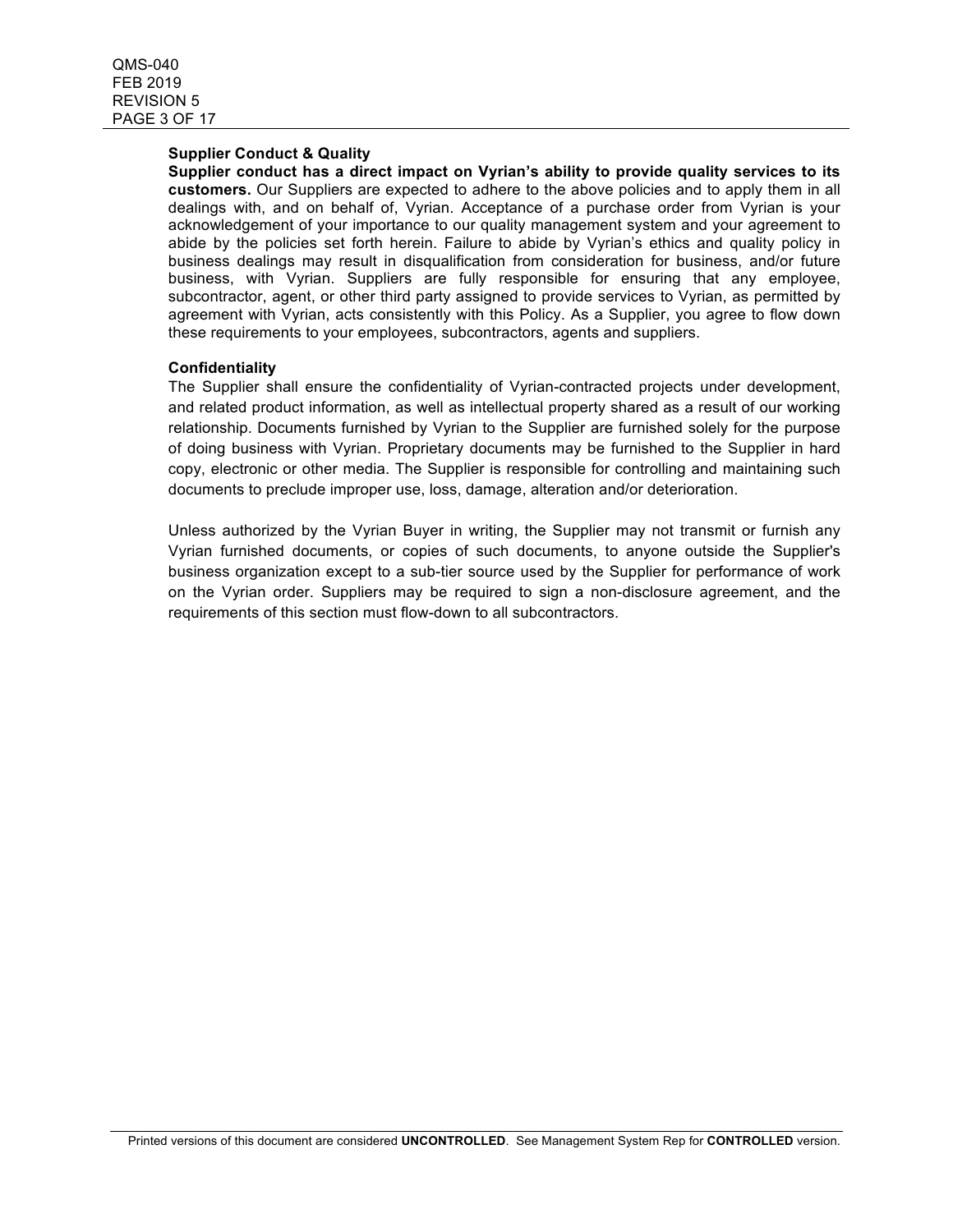# **2.0 Supplier Quality System Requirements**

**Suppliers agree to maintain a Quality Management System (QMS) suitable to the products and services provided to Vyrian. We strongly recommend that Supplier Quality Management Systems be certified by an accredited third-party certification body and to the latest version that meets Vyrian's needs.**

## **2.1 Documented Quality System**

Suppliers agree to have a fully documented and implemented quality system that is focused on prevention of process non-conformities. Supplier quality systems at a minimum should reflect established processes and procedures to ensure quality. ISO 9001, or an equivalent quality control program, is recommended. Vyrian's Purchasing Managers conduct reviews of Suppliers to determine if Suppliers meet Vyrian's minimum standards, and acceptance for business is at their discretion.

- a. Suppliers that are outside of Vyrian's direct sourcing control must meet any applicable Vyrian customer requirements regarding registration and are strongly encouraged to document and implement a quality management system that is compliant to the ISO 9001 standard.
- b. Upon request, the Supplier agrees to furnish Vyrian with a copy of the Supplier's Quality Management System Manual, which is to be current and approved by the Supplier's management, including or making reference to related documents. The quality management system documentation shall include Supplier's statements of a quality policy and quality objectives. Top management shall define quality objectives and measurements that should address customer expectations and be achievable within a defined period of time. The Supplier shall promptly notify the Vyrian Purchasing Department Buyer of any substantive changes to the Supplier's quality management system or personnel.
- c. In some circumstances and depending on the product, its application, value, and criticality, Vyrian may authorize the acceptance of other evidence of quality compliance in the absence of third-party QMS certification. This may include a Vyrian audit, an orders subject to testing requirement (OSTT), site visits, past performance, business history review, and Supplier (self)-assessment to the applicable criteria above, or to a set of alternative basic quality requirements.
- d. At a minimum, value-added suppliers must be able to demonstrate a viable document control system and be able to exercise control over its own value-added processes.

## **2.2 Additional Registration requirements**

Some industries and market segments that Vyrian serves may necessitate registration with additional quality standards. Suppliers will be informed of any additional registration requirements that apply and the necessary documentation that will need to be provided to prove compliance.

### **2.3 Contact Information**

Suppliers are required to have on file a primary and back up contact as well as escalation contacts. The supplier is required to notify Vyrian in writing when there are significant facility or organization changes such as company name, location, or senior quality management. Vyrian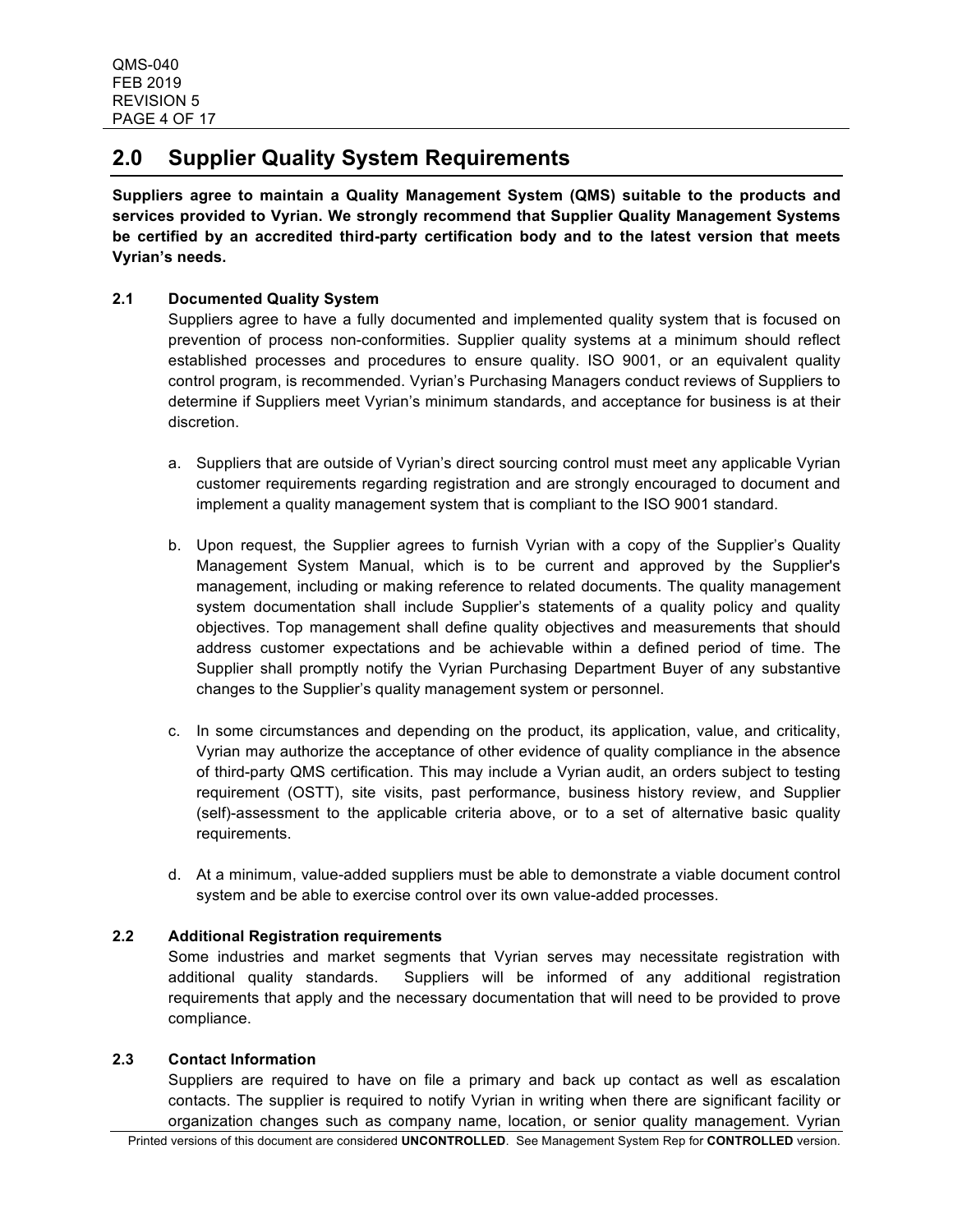expects all suppliers to provide support to Vyrian and facilitate rapid response to delivery, quality or unresolved issues. Any changes to the contact information should be communicated at the time of change.

### **2.4 Competency of Personnel**

Suppliers agree to determine and provide the persons necessary for the effective implementation, operation, and control of its processes. Suppliers agree to ensure that all personnel performing activities that impact the quality of the supplier's services or product have been adequately trained in those processes as applicable. Pertinent training records shall be maintained for all staff, and should be available for review as necessary.

Vyrian expects all Suppliers to:

- determine the necessary competence of person(s) doing work under its control that affects the performance and effectiveness of the quality management system on a periodic basis;
- ensure that these persons are competent on the basis of appropriate education, training, or experience;
- where applicable, take actions to acquire the necessary competence, and evaluate the effectiveness of the actions taken;
- retain appropriate documented information as evidence of competence.

**The Supplier should ensure that all personnel are aware of Vyrian's and the Supplier's own quality policies and how the proper implementation of these policies affects downstream customers.**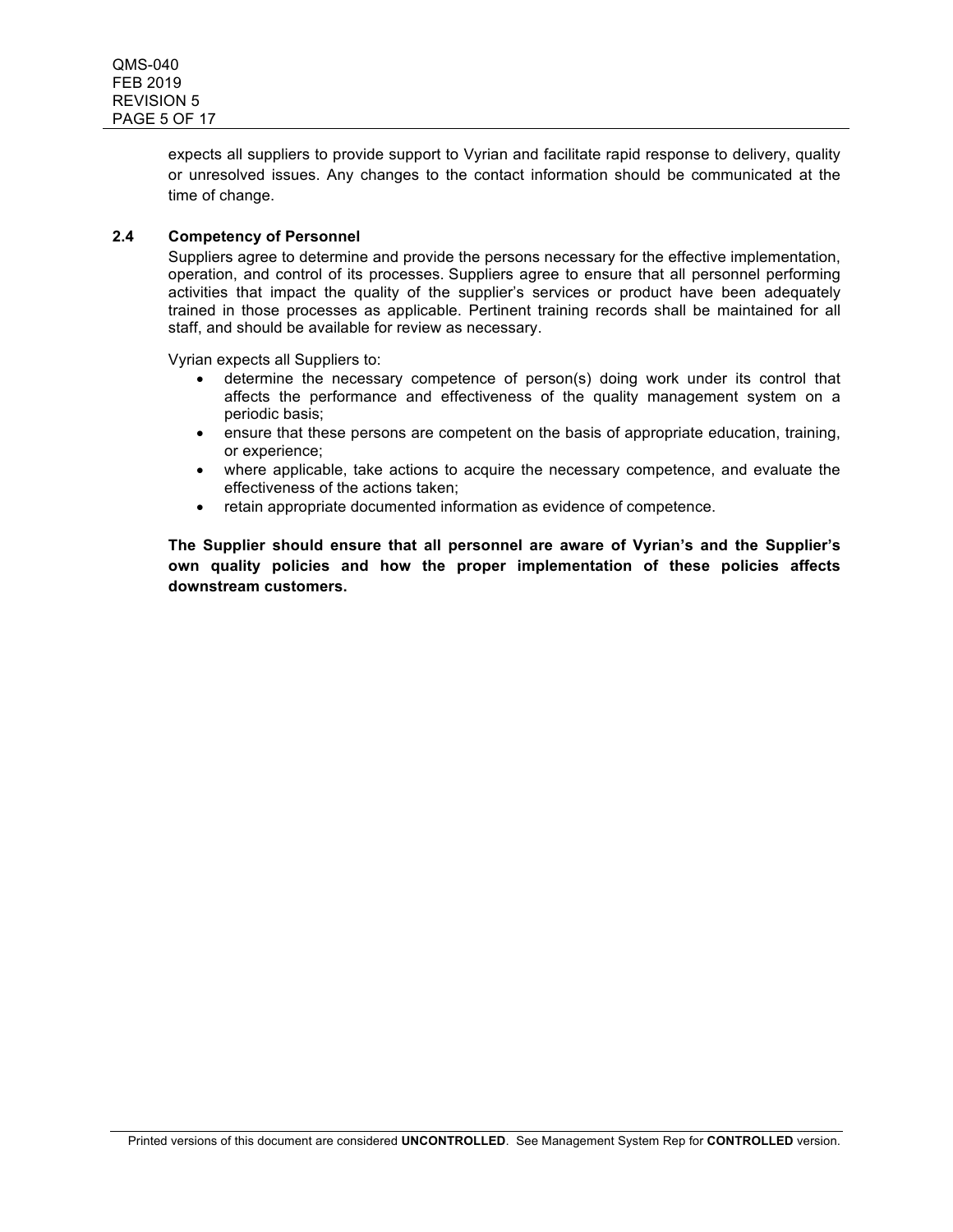# **3.0 General Requirements**

### **3.1 Compliance to Contractual Requirements**

Upon accepting a Vyrian contract or purchase order, the Supplier is responsible for compliance to all contract (ex. engineering drawing, specification, purchase order) requirements. All documents, drawings and specifications, regardless of origin, are applicable to the Supplier when specified in the contract or documents referenced in the contract, and are required to be used at all levels of the supply chain. Neither audit, surveillance, inspection or tests made by Vyrian, representatives of Vyrian or its customer(s), at Supplier's facilities, at any sub-tier facilities, or upon receipt at Vyrian, relieves the Supplier of the responsibility to furnish acceptable products or services that conform to all contract requirements; nor does it preclude subsequent rejection by Vyrian or its customers.

### **3.2 Subcontractor Control and Flow-down Requirements**

The Supplier, as the recipient of the contract or purchase order, is responsible for meeting all requirements, including work performed by the Supplier's subcontractors. When the Supplier uses sub-tier sources to perform work on products and/or services scheduled for delivery to Vyrian, the Supplier shall include (flow-down) on contracts, to its sub-tier sources, all of the applicable technical and quality requirements contained in the Vyrian purchase order contract, including quality system requirements, regulatory requirements, the use of Vyrian-designated sources, and the requirement to document and control 'key characteristics' and/or 'key processes,' and to furnish certifications and test reports as required. Vyrian and its customers reserve the right-of-entry to sub-tier facilities, subject to proprietary considerations.

### **3.3 E-Business and the Use of Electronic Documents**

To facilitate the flow of information between Vyrian, Suppliers and Vyrian's customers, the use of electronic business tools is key. Contracts, delivery schedules, notification of product rejections, requests for corrective action, etc. may be transmitted to Suppliers electronically, and Vyrian expects that Suppliers will adopt these tools to reduce errors and improve efficiency. The accuracy and authenticity of electronic documents and forms submitted to Vyrian is of highest importance.

The following rules apply and may be subject to review by Vyrian at Suppliers facilities:

- The issue of electronic documents and application of electronic signatures must be under the direct control of the individual whose name appears on the electronic document
- The electronic signatures may only be applied at the place where the individual is located and the individual must have direct access and responsibility for the products or services described in the electronic document
- The application of the electronic signature certifies that the signature (individual) represents an authorized company official.

For Vyrian Aerospace, the use of electronic forms and signatures must be described in and governed by Supplier's documented procedures.

### **3.4 Business Continuity**

The Supplier should have a business continuity plan that would allow for the safeguarding, storage and recovery of engineering drawings, electronic media, and production tooling in the

Printed versions of this document are considered **UNCONTROLLED**. See Management System Rep for **CONTROLLED** version.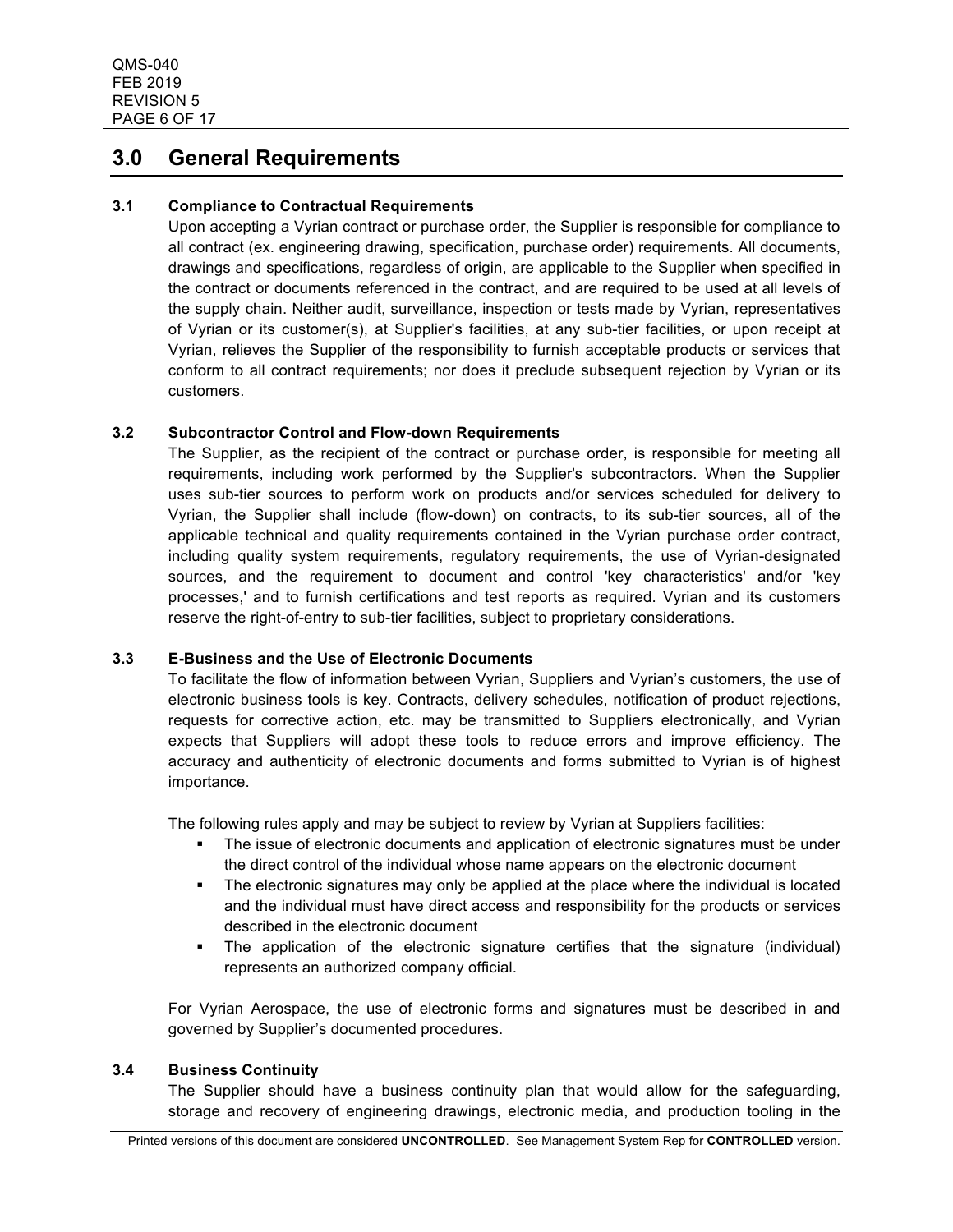event of damage or loss. This plan should also contain contingency plans to satisfy Vyrian requirements in the event of significant utility interruptions, labor shortages, equipment failure and field returns.

### **3.5 Site Visits**

Suppliers agree to allow Vyrian's employees or representatives to visit all manufacturing, processing or storage facilities of Supplier or its subcontractors in which the Products are being processed, stored or built/assembled; provided that, (1) Vyrian gives Supplier reasonable advance notice of each visit; and (2) such visit does not unreasonably disrupt the operating capability of Supplier or subcontractor, or violate any safety or clean room procedures.

## **3.6 Product Conformance Data**

Suppliers may be requested to provide data showing product conformance to specifications and requirements. The content and submission requirements / frequency will be communicated to the supplier. Suppliers are expected to comply with Vyrian's requests to provide this information.

### **3.7 Commitment to Continuous Improvement**

All suppliers are expected to have a process in place for continuous improvement and should focus on continued reduction in variation, improvement in efficiencies and elimination of waste.

### **3.8 Conflict Minerals Policy**

Certain regions, where several minerals used in the electronics industry originate, have been identified as "conflict" regions. The Democratic Republic of the Congo and adjoining countries are identified as conflict regions due to reported human rights abuses, environmental concerns and actions against citizens. Certain minerals that originate (are mined) from this region have been identified as "conflict minerals" and include gold (Au), tantalum (Ta), tungsten (W) and tin (Sn). Suppliers are required to undertake due diligence in reviewing / assessing their supply chain to assure that these minerals, if they are contained within the product supplied, are not sourced from mines that are in this conflict region which are controlled by non-government military groups, or unlawful military factions.

Suppliers are expected to, wherever applicable:

- Have in place (and provide information about upon request) a conflict free sourcing policy and controls for assuring only conflict free minerals are procured
- Monitor their supply chain as reasonably necessary to help avoid procuring "Conflict Minerals"
- Provide, upon request, supporting data / information confirming status and compliance, and
- Support the Electronic Industry's activities and initiatives in this area

### **3.9 Supplier Laboratories and Test Facilities**

Suppliers providing testing, lab, or calibration services must comply with requirements of ISO/IEC 17025 or ANSI/NCSL Z540-1 (calibration) as applicable. These value-added suppliers are expected to provide traceability of measurements to national standards, international standards or intrinsic standards. Calibration service providers must provide NIST Traceable Calibration certificates with each service.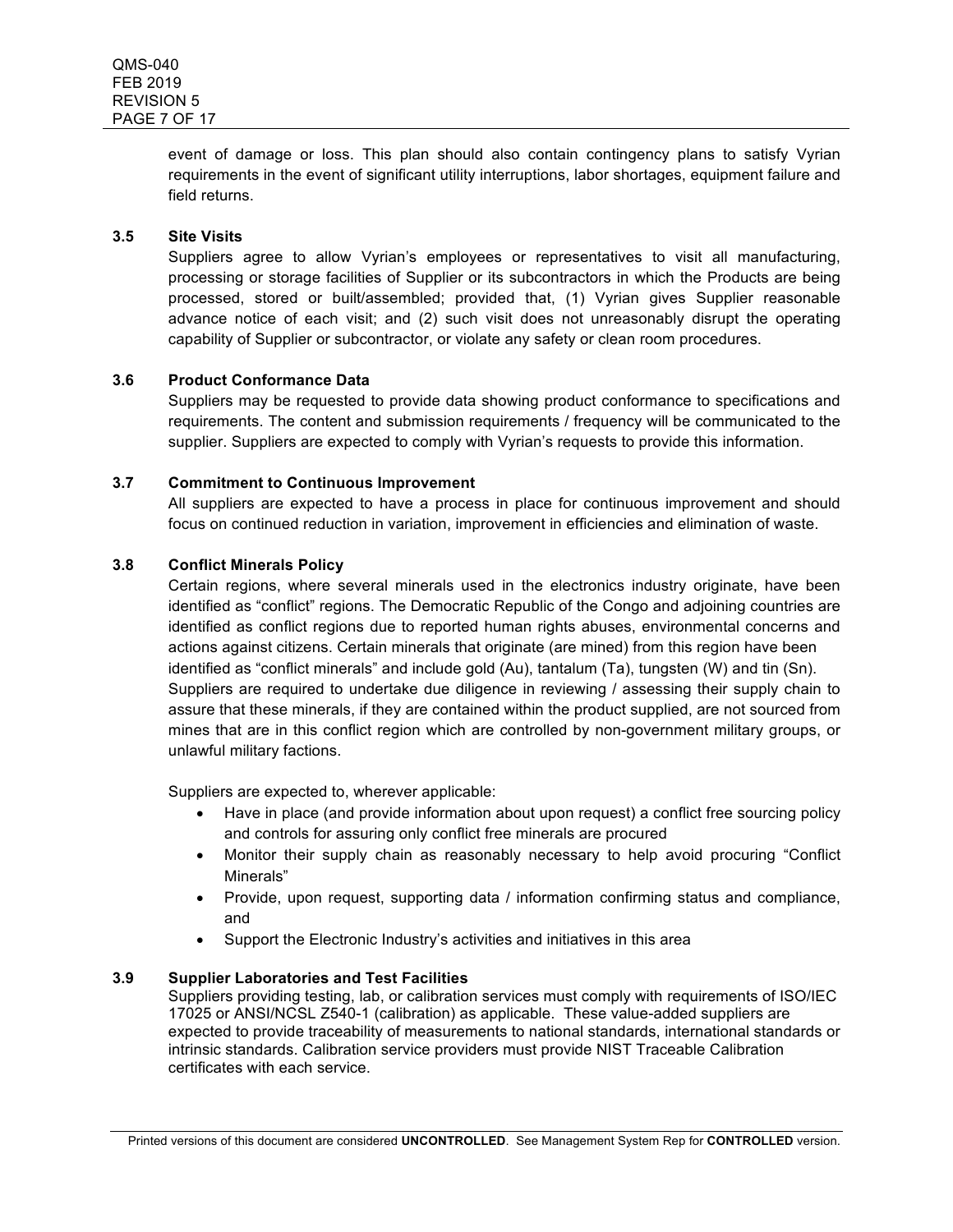# **4.0 Supplier Approval Process**

**Vyrian requires all Suppliers to be approved prior to the issuance of contracts or purchase orders. All Suppliers must be approved by Vyrian, regardless of approvals by customers or other entities.**

### **4.1 Supplier Identification and Approval**

Vyrian employs an evaluation process for suppliers being considered for addition to Vyrian Supply Chain strategies lists. Examples of methods used to consider sources for addition to these lists include:

a. **Supplier Initial Assessment-** Vyrian may request the Supplier to provide a copy of its quality management system certificate and/or complete a self-assessment of its business and quality management system and capabilities (i.e., quality, delivery, technology, cost, and continual improvement objectives).

Vyrian may also review the following information to determine qualification: Supplier websites and web presence, Facility type and address confirmation, Supplier ratings on 3rd party sourcing tools, Historical experience with procuring product from the particular source, A listing or reference to any unresolved documented problems noted by external sources (e.g., ERAI, GIDEP, IDEA, customer referrals or equivalent), Test reports received on supplier's product, Evidence that the supplier has acceptable terms for product warranty, returns and liability, financial means to support contractual guarantees, and Supplier's ability to accept secure terms of payment such as net terms escrow, credit card, T/T after test.

- b. **Documentation Audit-** In those cases where a Supplier's quality management system has not been certified by an accredited certification body, Vyrian may request a copy of the Supplier's Quality Manual and supporting procedures (and perhaps internal audit reports) to determine if the Supplier's quality management system meets Vyrian requirements.
- c. **Completion of an on-site assessment-** Generally, when a Supplier is certified to a related standard by an accredited certification body, Vyrian will not conduct an on-site assessment of the Supplier's quality management system against the same criteria. However, Vyrian and/or its customers, due to product/process complexity or criticality, may elect to conduct on-site assessments of a Supplier's product or process capabilities.

Vyrian may review:

- § Business and Manufacturing Operations to determine whether the Supplier has the financial resources, production capacity, and other business resources needed to fulfill project needs and continuity of supply.
- § Continual Improvement Initiative to determine if the Supplier's culture, methods and skills are present to actively pursue continual improvement.
- § Technology Assessment to determine whether the Supplier has the needed technical resources, including production and inspection equipment, facilities, engineering resources to perform project.

Printed versions of this document are considered **UNCONTROLLED**. See Management System Rep for **CONTROLLED** version.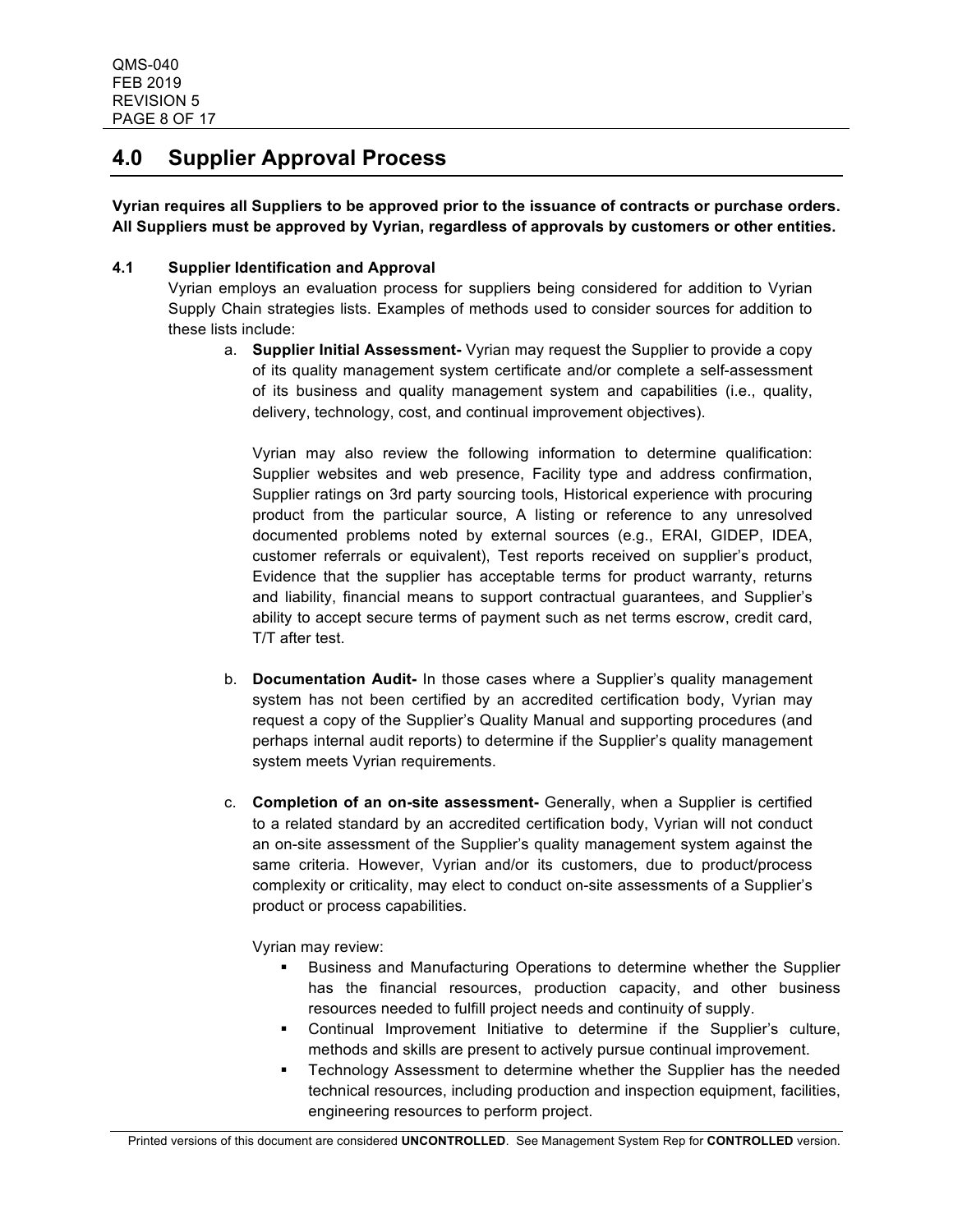- § Subcontractor Control to evaluate the effectiveness of the Suppliers sub-tier management processes and ensure that products or services procured from sub-tier sources and delivered to Vyrian conform to all applicable Vyrian requirements.
- d. A combination of the above

The requirements that need to be satisfied in order to be added to the list are communicated to suppliers that are being considered for addition. Corrective actions for items identified during this process are expected to be completed and submitted to Vyrian in a timely manner. The timeliness and quality of provided responses are also considered in the evaluation process.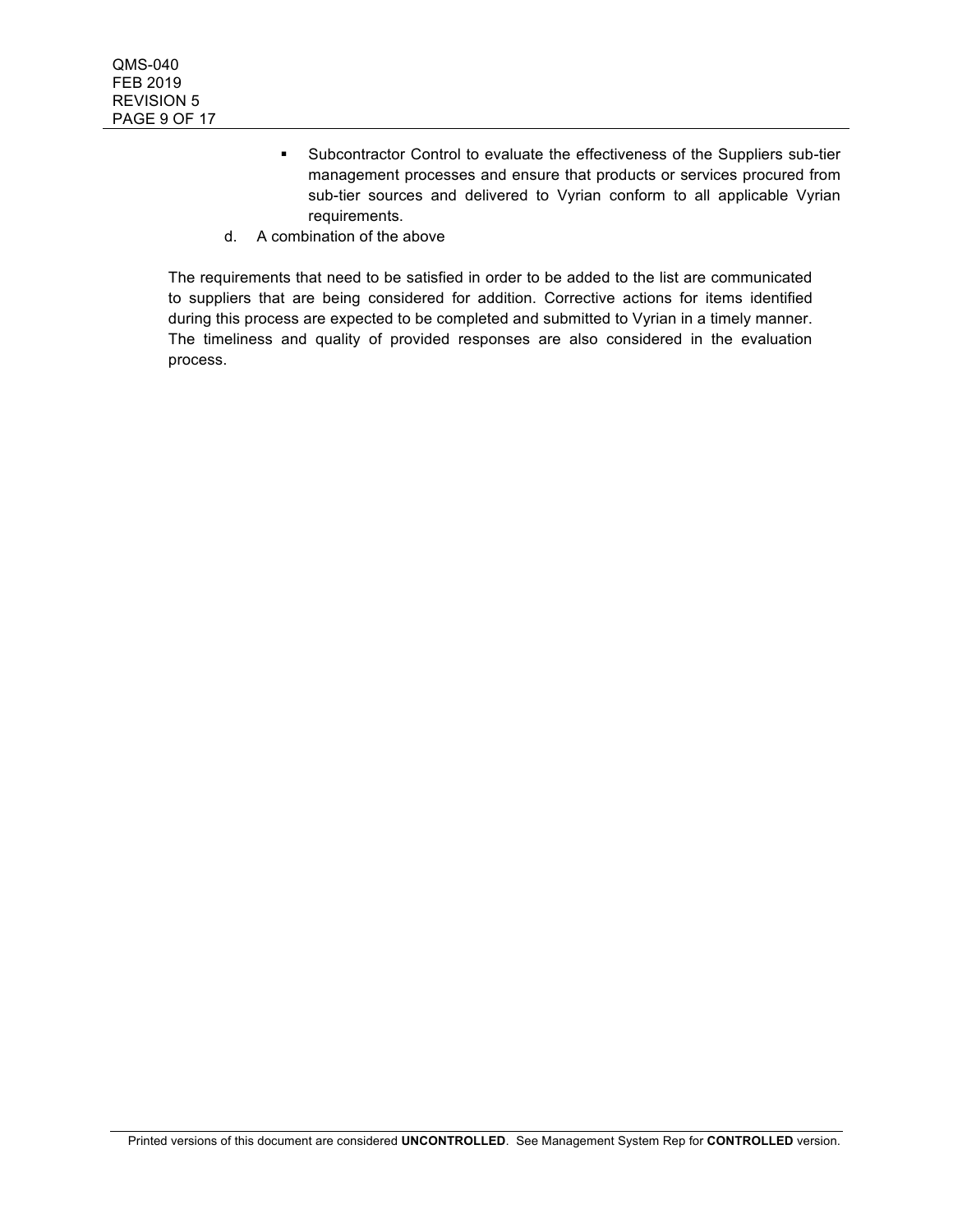# **5.0 Product Qualification & Requirements**

**This section defines the generic requirements for production part qualification and approval. The purpose is to determine if the Supplier properly understands all Vyrian requirements. Supplier's products or services may be subject to source inspection by Vyrian, representatives of Vyrian or applicable government or regulatory agencies.** 

**Source inspection requirement may be included on the contract and may apply to any and all operations performed by the Supplier or the Supplier's sub-tier sources, including prior to delivery of products to Vyrian. The Supplier shall provide the necessary access, equipment and resources required to effectively accomplish the source inspection.**

## **5.1 Packaging, Labeling, Delivery & Record Retention**

The Supplier shall be responsible for ensuring that items provided under this any purchase order are packaged in such a manner that the dimensional integrity is preserved, contamination and corrosion are prevented, and no physical damage occurs. Packaging, when specified, shall be in accordance with the drawing, appropriate ASTM, MIL, or other applicable customer specified requirement and prevents damage, deterioration, substitution or loss in transit.

The Supplier shall label the exterior of the package to ensure adequate identification of precautions needed to ensure the integrity of the product being shipped. The Supplier must specify the handling and shipping methods that ensure proper and on-time delivery without damage to the product. The Supplier shall ensure that special labeling requirements shall also be listed in the appropriate shipping documents and on each package. Preservation, packaging, labeling, and shipping methods must comply with common industry practices and Vyrian requirements specified on the contract or purchase order.

- a. **Preservation**: In order to detect deterioration, the condition of product in stock should be assessed at appropriate planned intervals. A process should be in place to detect and prevent against *foreign object debris*, or FOD. To assist with FOD prevention:
	- § Work areas and tools should be cleaned as required to ensure no particles or contaminants are present.
	- § Cleaned components and subassemblies should be covered if not being worked on.
	- § Waste-producing operations should be performed in designated areas separate from assembly areas.
	- § Work stations should be maintained cleanly and neatly with only essential items present.
	- § Any FOD issues are documented and investigated by the appropriate individuals. FOD performance is monitored and corrective actions are initiated.
- b. **Packaging**: Components and assemblies shall be appropriately packaged to exclude foreign objects and contaminants. The Supplier must adequately plan for packaging designed to prevent product contamination, deterioration or loss and to eliminate shipping damage. Suppliers should provide expendable packaging or returnable containers, where appropriate, that provide for sufficient density and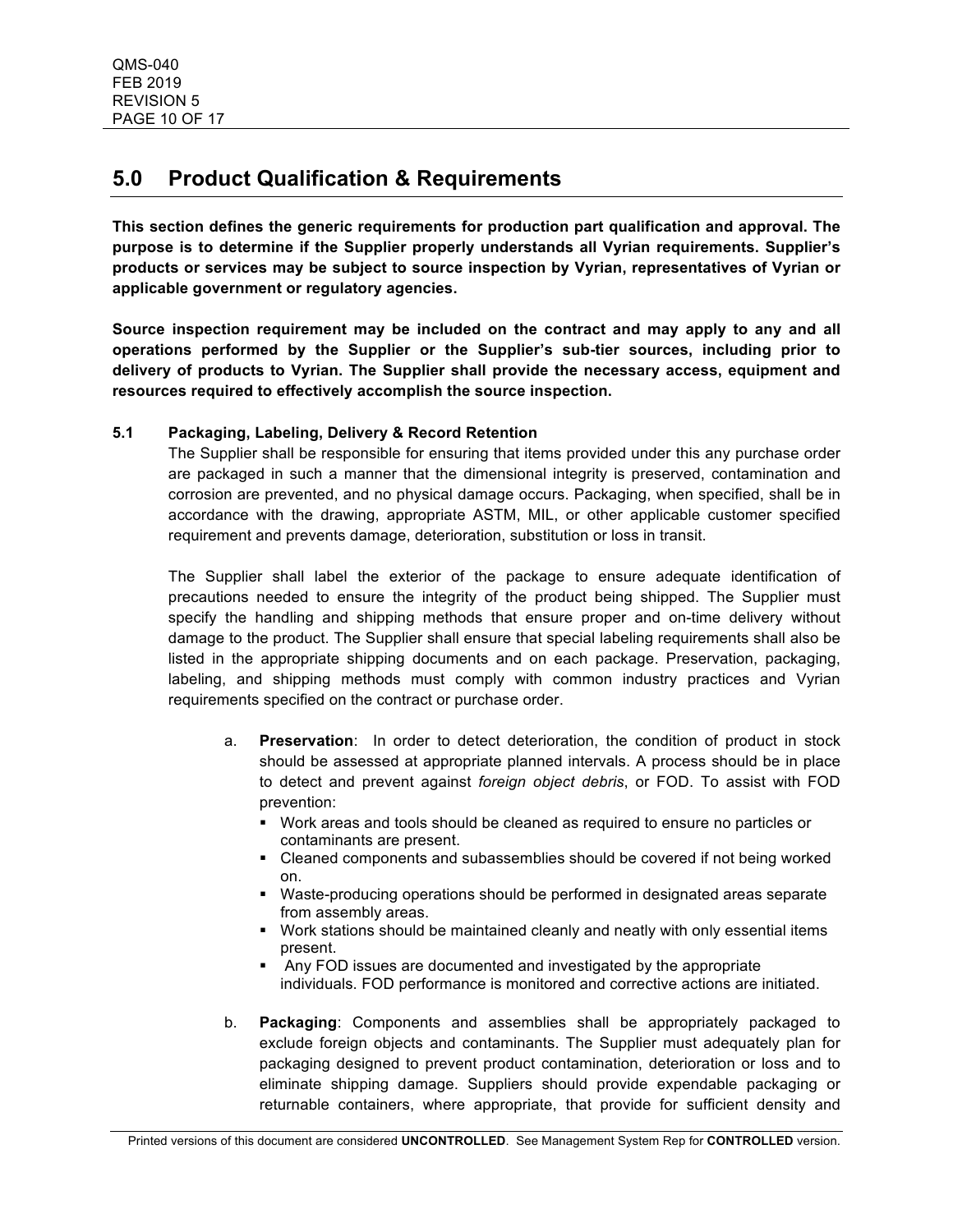protection from any likely damage that may occur. Expendable materials and packaging must meet local and national standards for safe disposal and/or recycling.

- c. **Labeling**: Labeling and bar code requirements may vary among Vyrian divisions. The Vyrian Buyer will provide the Supplier with the necessary specifications if required.
- d. **Delivery**: The Supplier should systematically inform Vyrian of any delay in delivering product and provide a new dispatch date. The Supplier is responsible for additional transport costs due to delays.

## **5.2 Certificates of Conformance (CoC)**

To the extent possible, a signed CoC by the Supplier's head of quality or company officer (or their authorized delegate) attesting that all products and/or services delivered are in compliance with all contract requirements should be furnished with each shipment to Vyrian. All CoCs must be in the English language and may be in electronic format with electronic signatures. All signatures or signature blocks must clearly show title of the signatory.

The CoC shall include:

- **Manufacturer**
- Part numbers
- Quantity Delivered
- Drawing/specification revision (when applicable)
- Vyrian contract/order number
- Shipping terms
- Packing list/shipper number (when applicable)

When additional certifications/test reports are required for special processing, raw material, etc. the requirements will be specified on the contract.

### **5.3 Government Compliance**

Suppliers must comply with all applicable governmental, regulatory and environmental requirements (including those of the country where products are manufactured as well as where it is shipped to Vyrian). This applies to the design, manufacture and delivery of products to Vyrian. Suppliers are required to have processes in place to monitor changes in applicable governmental, regulatory and environmental requirements, determine the impact of the changes to their operations and products that are supplied to Vyrian and take appropriate actions to ensure continuing conformance.

## **5.4 Record Retention**

The Supplier agrees to retain quality records for a time period specified by Vyrian's purchase order contract or related reference documents. This period of retention shall be no less than three (3) years for commercial products and five (5) years for military products. Upon request, the Supplier shall be capable of retrieving and delivering required records to Vyrian within 48 hours from time of request by Vyrian.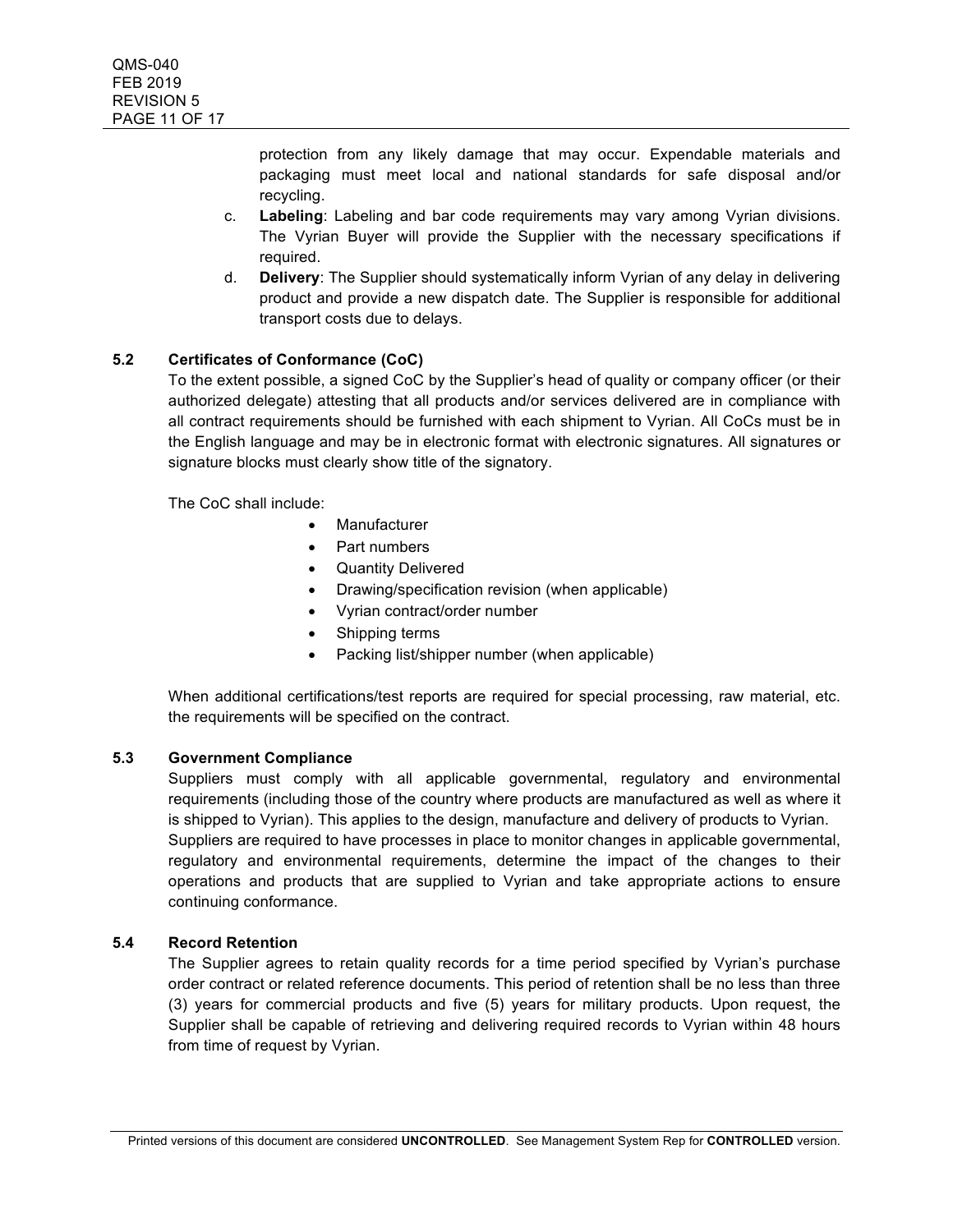Prior to discarding, transferring to another organization, or destruction of such records, the Supplier shall notify the Vyrian Buyer in writing and give Vyrian the opportunity to gain possession of the records. These requirements are applicable to records generated by Supplier's sub-tier sources.

# **6.0 Supplier Performance & Review**

### **6.1 Supplier Performance**

Vyrian applies a combination of service factors to develop an overall Supplier performance rating. This rating serves as an objective measure to determine whether Vyrian expectations are being met. At Vyrian's discretion, the Vyrian purchasing team with support from Operations may determine that to address the Supplier's performance deficiencies a corrective action and improvement plan is required.

## **6.2 Supplier Assessment**

Vyrian assesses potential and current sources of supply by conducting supplier evaluations including: surveys, audits, review of product alerts (e.g., GIDEP, ERAI or equivalent), on-time delivery reports, supplier cancellations, reviews of supplier ratings elsewhere and other quality data to determine past and future performance.

Suppliers whose performance is deemed to need improvement in one or more categories may be requested prepare and submit a corrective action plan to Vyrian to address any issues. Supplier review is an ongoing process, and necessary to ensure that Vyrian and its customers' needs are being met.

A supplier's status on Vyrian's preferred or qualified suppliers list(s) can be impacted by ongoing performance issues. Vyrian's supplier approval and source selection criteria is documented, maintained, and available to its Customers upon request.

### **6.3 Preclusion of Purchases from Sources**

Vyrian does not purchase from sources of supply who have repeatedly failed to detect and avoid fraudulent/counterfeit parts or otherwise failed to exercise due diligence in the detection and avoidance of such parts. Approved suppliers who have repeatedly failed to detect and avoid fraudulent/counterfeit parts or otherwise failed to exercise due diligence in the detection and avoidance of such parts or that have more than 3 major nonconformities within 1 calendar year, shall be placed on probation, suspended or removed until an acceptable corrective action is implemented.

Suppliers with pending corrective actions shall be placed on probationary status until a supplier corrective action report has been completed and accepted by Vyrian. If the SCAR is accepted, the supplier shall remain on probation for 90 days. During this period, the supplier will be reviewed and will be unable to supply Vyrian except with management approval. If the supplier's SCAR is not accepted, or not completed, the supplier will be immediately removed as a qualified supplier.

### **6.4 Product Quality Concern Resolution**

Printed versions of this document are considered **UNCONTROLLED**. See Management System Rep for **CONTROLLED** version.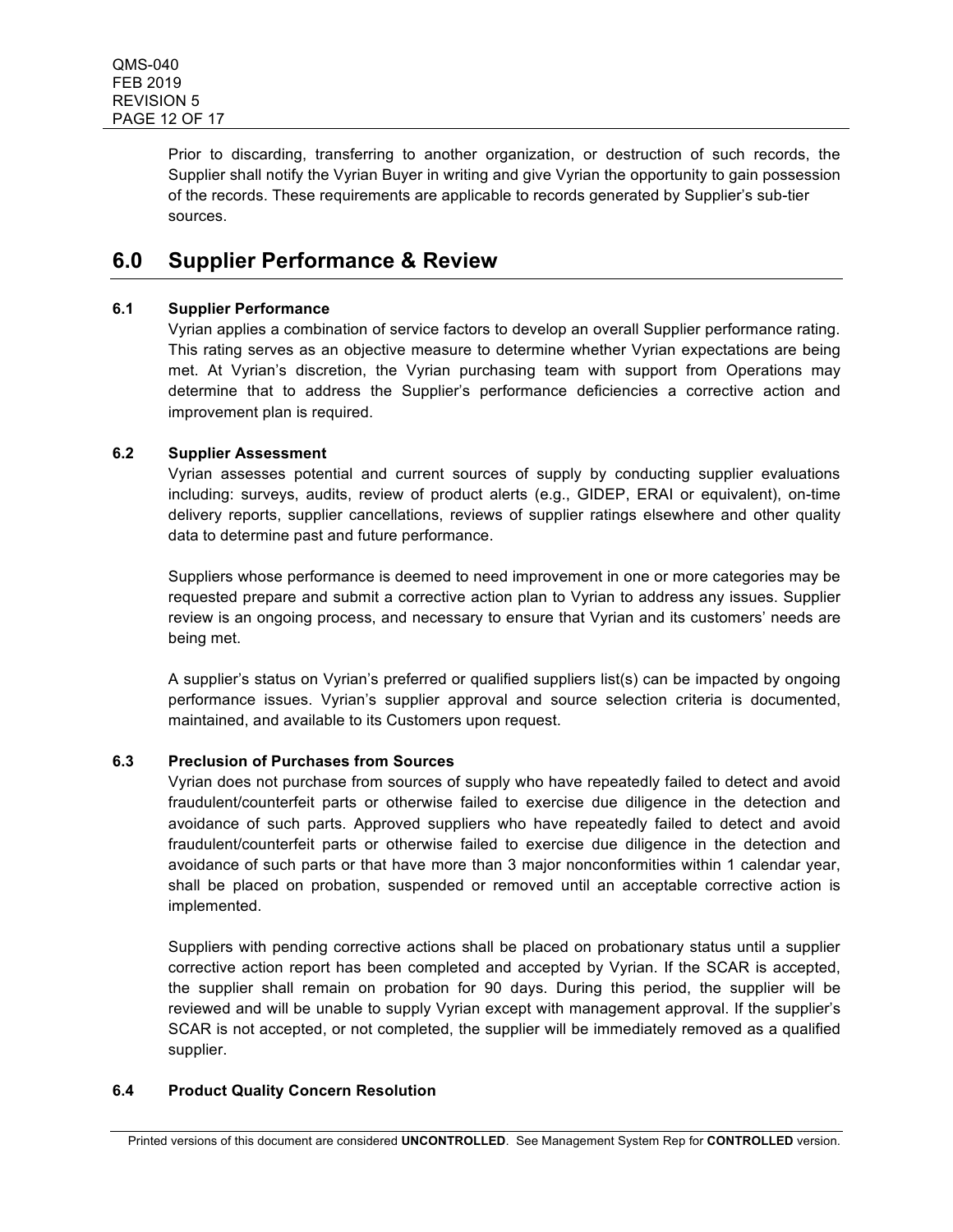Suppliers are responsible for the quality of the product that they supply to Vyrian. Product quality concerns can lead to disruptions in our customers' manufacturing operations and additional costs being incurred that impact our customer. Additional costs incurred as the result of a supplier quality concern may potentially be subject to a request for cost recovery.

Upon notification of a quality concern / request for corrective action, suppliers are expected to:

- a. Institute immediate containment action(s) for product within their facility(ies), in transit and at Vyrian or customer facilities.
- b. Submit an initial containment plan to the Vyrian requestor within 24 hours of notification.
- c. Provide approved product as requested
- d. Submit an initial failure analysis and corrective action update within 5 working days of notification
- e. Provide verification and recurrence prevention actions / evidence within 10 working days
- f. Provide a final corrective action report with supporting data within 30 days of notification.
- g. Continue containment activities until corrective action closure confirmation has been received from Vyrian.
- h. Provide additional support as may be required.

Any exceptions to the requirements stated above are at Vyrian's discretion and must be approved by the Vyrian requestor prior to the due date.

### **6.5 Shipment of Suspected Non-Conforming Product**

In the event that a supplier suspects that non-conforming material has been shipped, they are required to immediately contact Vyrian to with the following information:

- a. Part number
- b. Quantity impacted
- c. The suspected non-conformance
- d. Lot number(s) impacted
- e. Date code(s) impacted
- f. Ship date, carrier, tracking number, etc.

Suppliers are expected to contain the suspect product, arrange for the shipment and receipt of approved replacement product to protect order and production requirements and the return of all suspect products.

When it is determined by Vyrian that the defect is the fault of the supplier, the supplier will be subject to actions regarding any costs incurred by Vyrian resulting from the non-conforming material. Such costs may include but are not limited to a) cost of raw product, b) transportation costs, c) product recall costs, d) Direct labor and material costs incurred by Vyrian or its customer prior to the discovery of the nonconformity, and e) other costs.

Supplier agrees that any material received by Vyrian suspected to be counterfeit should be contained by Vyrian. Upon determination that the material is counterfeit, supplier authorizes Vyrian to destroy the counterfeit material thereby removing it from the supply chain. Supplier acknowledges that Vyrian must comply with certain regulatory requirements including but not limited to, reporting to local regulatory groups, such as the Government Industry Data Exchange Program (GIDEP), and not releasing suspect material from its control.

Printed versions of this document are considered **UNCONTROLLED**. See Management System Rep for **CONTROLLED** version.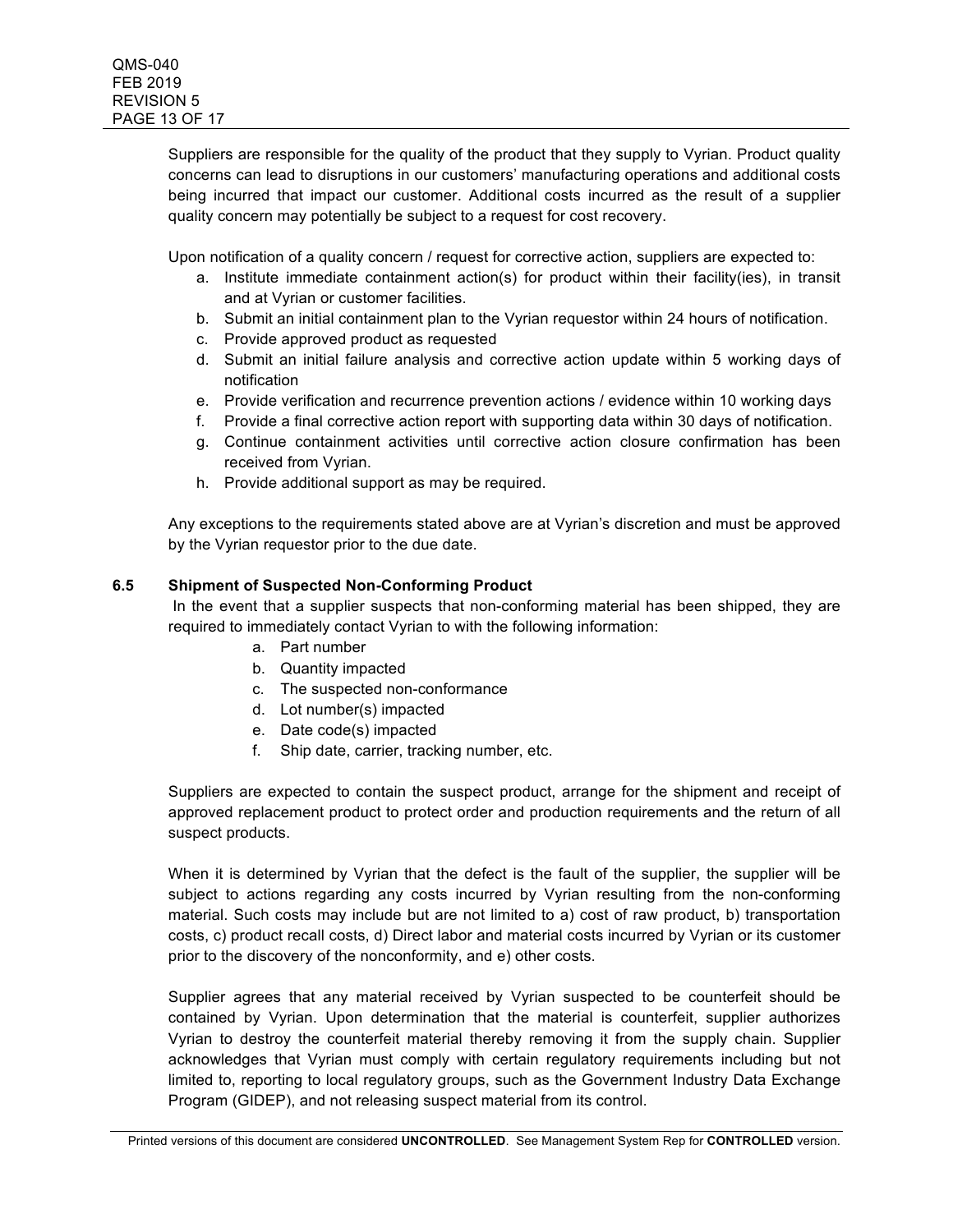#### **6.6 Corrective Action Requests**

Upon receipt from Vyrian, Supplier shall complete a Supplier Corrective Action Request (SCAR) form and return it to Vyrian supplier quality within the allotted time noted on the request. If the form cannot be returned within the allotted time a request for extension must be submitted to Vyrian within the original allotted time.

Vyrian reserves the right to disapprove the corrective action and request additional and/or amended corrective action, if needed. Failure to respond to requests for corrective action or subsequent information in a timely manner may result in an additional nonconformance against the suppliers' corrective action system itself.

#### **6.7 Counterfeit Avoidance Notification**

Vyrian has established an anti-counterfeit mitigation policy pursuant to SAE Aerospace Standard AS6081. All Suppliers must adhere to this policy to prevent the purchase of suspect unapproved, unapproved, counterfeit, suspect counterfeit or fraudulent products or services from external providers.

Vyrian reserves the right to seize and quarantine any and all suspected counterfeit products it receives from any Supplier on any Purchase Order. Suspect counterfeit products will be surrendered to the appropriate Federal or State authorities for confiscation and/or destruction. Vyrian will also file a complaint with relevant authorities against your company and the material. If your products are determined to be defective, suspect unapproved, unapproved, suspect counterfeit, counterfeit or fraudulent, you agree to reimburse Vyrian the full purchase price paid as well as any shipping or 3rd party testing charges incurred by Vyrian.

Please review our resources for suppliers at http://www.vyrian.com/suppliers. IF YOU ARE NOT CONFIDENT THAT YOUR PRODUCTS ARE AUTHENTIC – DO NOT SHIP THEM TO VYRIAN.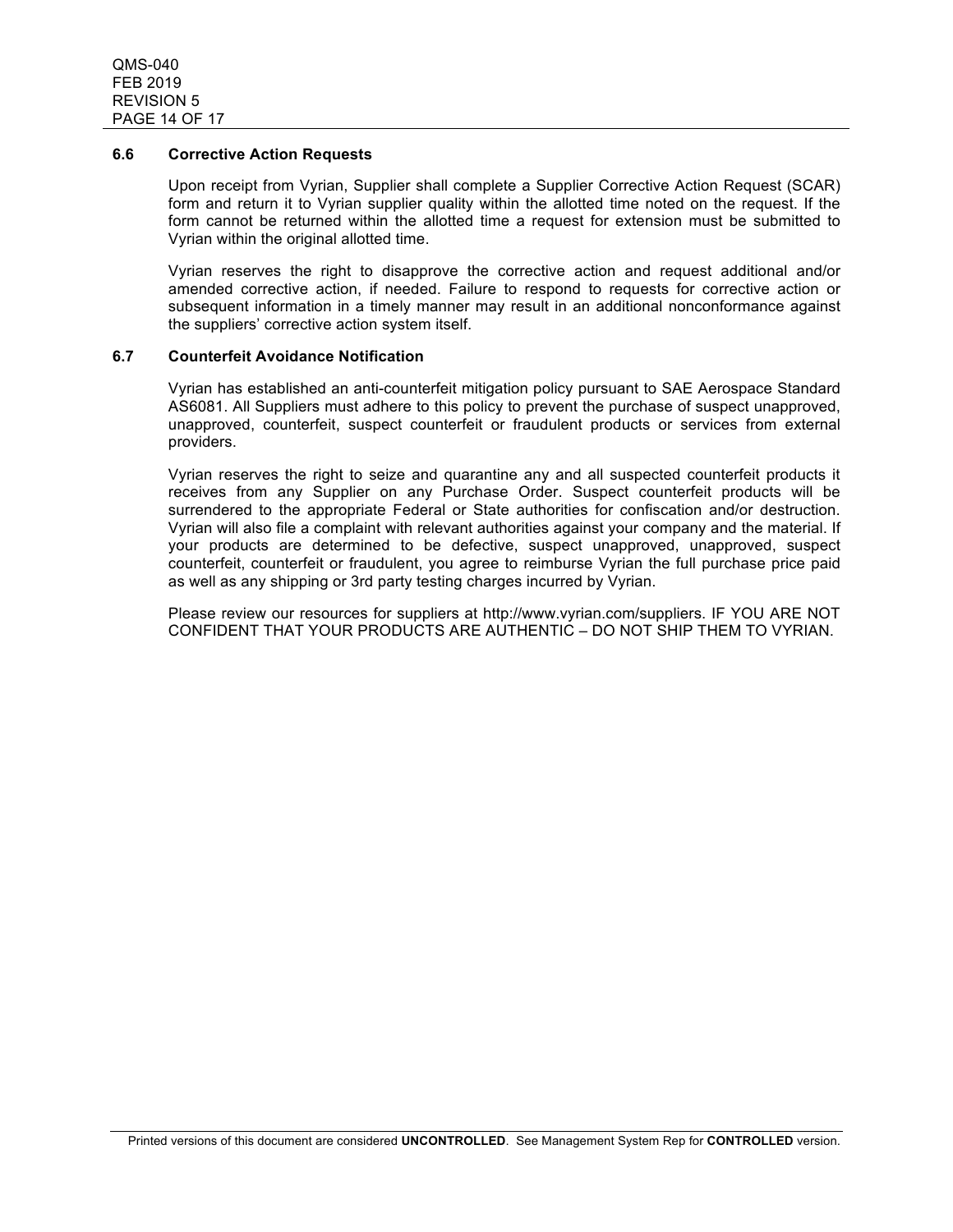# **7.0 Market/Industry-Specific Requirements (Aerospace)**

**Suppliers wishing to supply Vyrian for aerospace projects must meet additional selection criteria and contractual requirements. Monitoring of suppliers to ensure purchased products and services meet final customer requirements is paramount.**

## **7.1 General Requirements**

- i. Vyrian customer approved sources may be required to be used by Vyrian's suppliers. In the event that this applies, the requirement will be communicated to impacted suppliers. Suppliers may be asked to provide evidence of conformance, and need to ensure that all applicable requirements, including key characteristics are communicated to their subsuppliers. Other specific requirements for sourcing will be communicated to the supplier should submission be required.
- ii. Vyrian only purchases new and authentic parts directly from manufacturers and their Authorized Suppliers. Subject to customer approval, Vyrian may source from suppliers who obtain such parts exclusively from the manufacturer or their Authorized Suppliers with Supply Chain Traceability when the parts are available from those sources and can meet Customer delivery requirement.
- iii. For orders where Vyrian has represented to the customer that parts are from authorized distribution, Vyrian requires suppliers of these parts to provide at the time of each individual quotation, documented evidence that the Supplier is authorized (franchised) for the item(s) being quoted, or has acquired the parts from authorized distribution, and is or is not providing full manufacturer's warranty on the quoted material.
- iv. Quote Revisions— Vyrian requires suppliers to issue a revised written quotation and risk assessment, if at any time the source of supply changes. Changes relative to the source of supply or traceability shall be approved by Vyrian and made in advance of the shipment. Please note that submission of a Source or Product Change Notice to Vyrian does not indicate approval of a proposed source or product change. Vyrian reserves the right to reject any proposed change, require additional information or data to be supplied or seek customer(s) concurrence prior to granting approval. The supplier will be notified if any of these conditions apply to a proposed product change and the requirements for obtaining approval. Suppliers must maintain records of the date of implementation in production of each change.
- v. To submit a Source or Product Change Notice request to Vyrian, suppliers must send it via e-mail to: compliance@vyrian.com and include the expected implementation date, reason for change, and all part numbers that are to be impacted

# **7.2 Component Traceability – Labeling / Packaging**

Suppliers should have an effective material control system in place that at a minimum includes production lot identification (the lot code number assigned to each particular product run), date of manufacture (date code) and traceability of all parts and materials utilized in the manufacturing process.

# **7.3 Control of Records**

Records must be maintained and readily available for every production lot code / date code produced providing traceability capability.

Printed versions of this document are considered **UNCONTROLLED**. See Management System Rep for **CONTROLLED** version.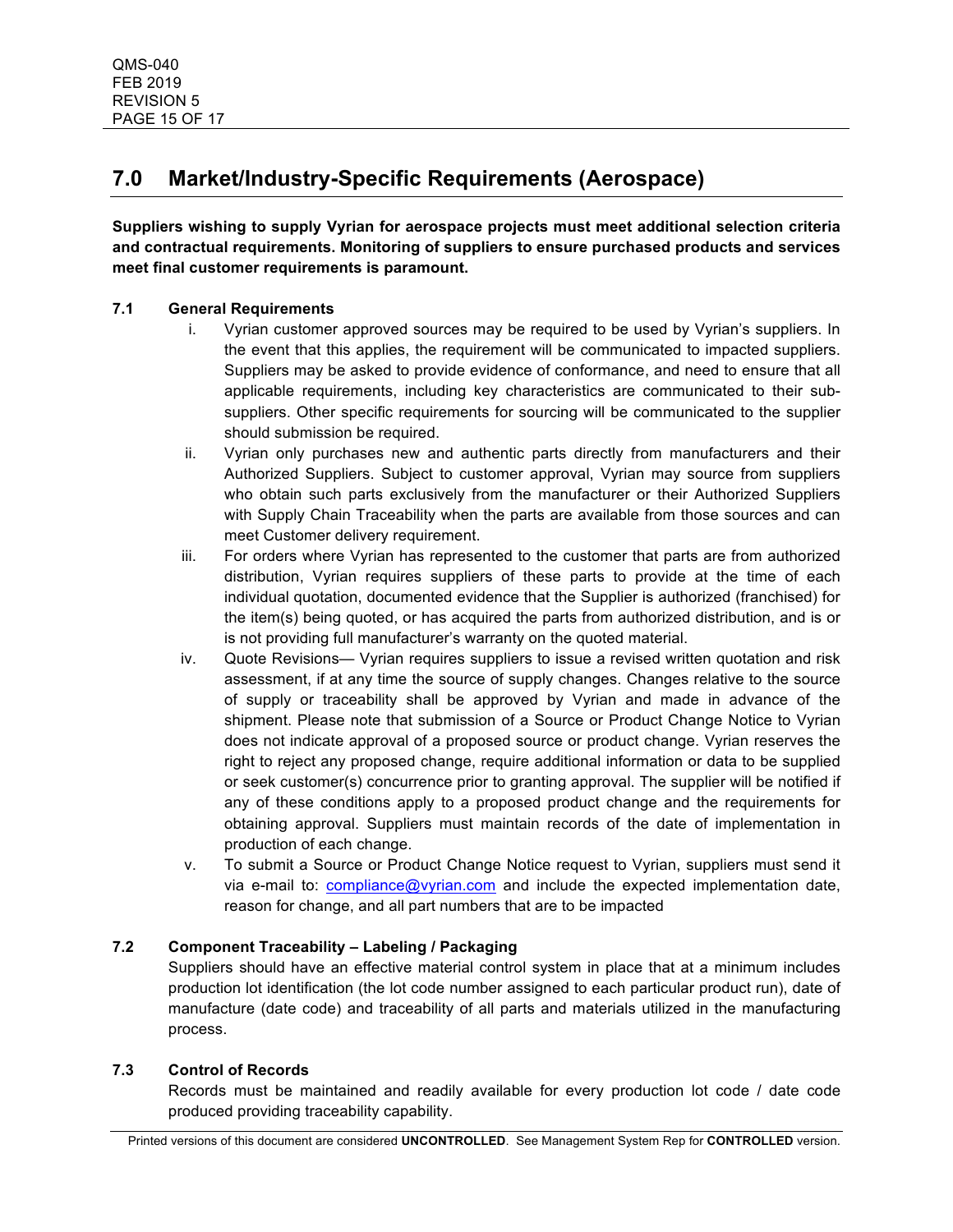### **7.4 Moisture-Sensitive Devices**

For moisture sensitive products, packaging and labeling in accordance to JEDEC specification **JESD31 General Requirements for Distributors of Commercial and Military Semiconductor Devices** is required. Products that are deemed ESD Sensitive must be packaged and labeled appropriately. Aerospace and military product shall be labeled per JEDEC specification **JESD625 Requirements for Handling Electrostatic-Discharge-Sensitive Devices.**

### **7.5 Packaging**

The supplier shall ensure that packaging is used that is effective in protecting product through point of use from any potential damage. Packaging should conform to current industry specifications as well as all applicable current governmental and regulatory regulations.

- 7.5.1 Each individual media carrier (e.g. reel, bag, tube, tray, box, etc.) may contain no more than 2 date codes. More than 2 date codes require Vyrian agreement and approval. The date code(s) within each carrier must be clearly identified.
- 7.5.2 Component date code limitation (the time between the date of manufacture by the manufacturer and receipt at Vyrian on inbound components is two (2) years, except for the following:
	- a. Customer specific limitations apply will be communicated to supplier as applicable
	- b. Components having lead finishes that typically exhibit poor storage life –12 months
	- c. Finishes such as silver (Ag) and Palladium Silver (Pd-Ag) that do not use Nickel (Ni) barrier – 12 months
	- d. Moisture sensitive components 12 months from the bag seal date
- **7.6** First Article and/or Production Part Approval may be required prior to the first shipment of material to Vyrian or when a product undergoes a change. If this is required, suppliers will be informed of the documentation and data that will need to be submitted to receive approval to ship material.

### **7.7 Electro-static Discharge (ESD) Control**

Vyrian's value added suppliers and subcontractors are required to handle semiconductors, hybrids, and integrated circuits in accordance with ANSI/ESD 20.20 or an equivalent. Suppliers scheduled to provide or required to handle semiconductors, hybrids, integrated circuits and other potentially ESD-sensitive devices to Vyrian for should, prior to processing product, establish, document and implement an appropriate Electrostatic Discharge (ESD) Control plan in compliance with industry standards. Suppliers are expected to exercise proper care to ensure that electrostatic discharge is properly contained and product is protected. Suppliers must indicate in advance if product has not been handled in an ESD-safe environment.